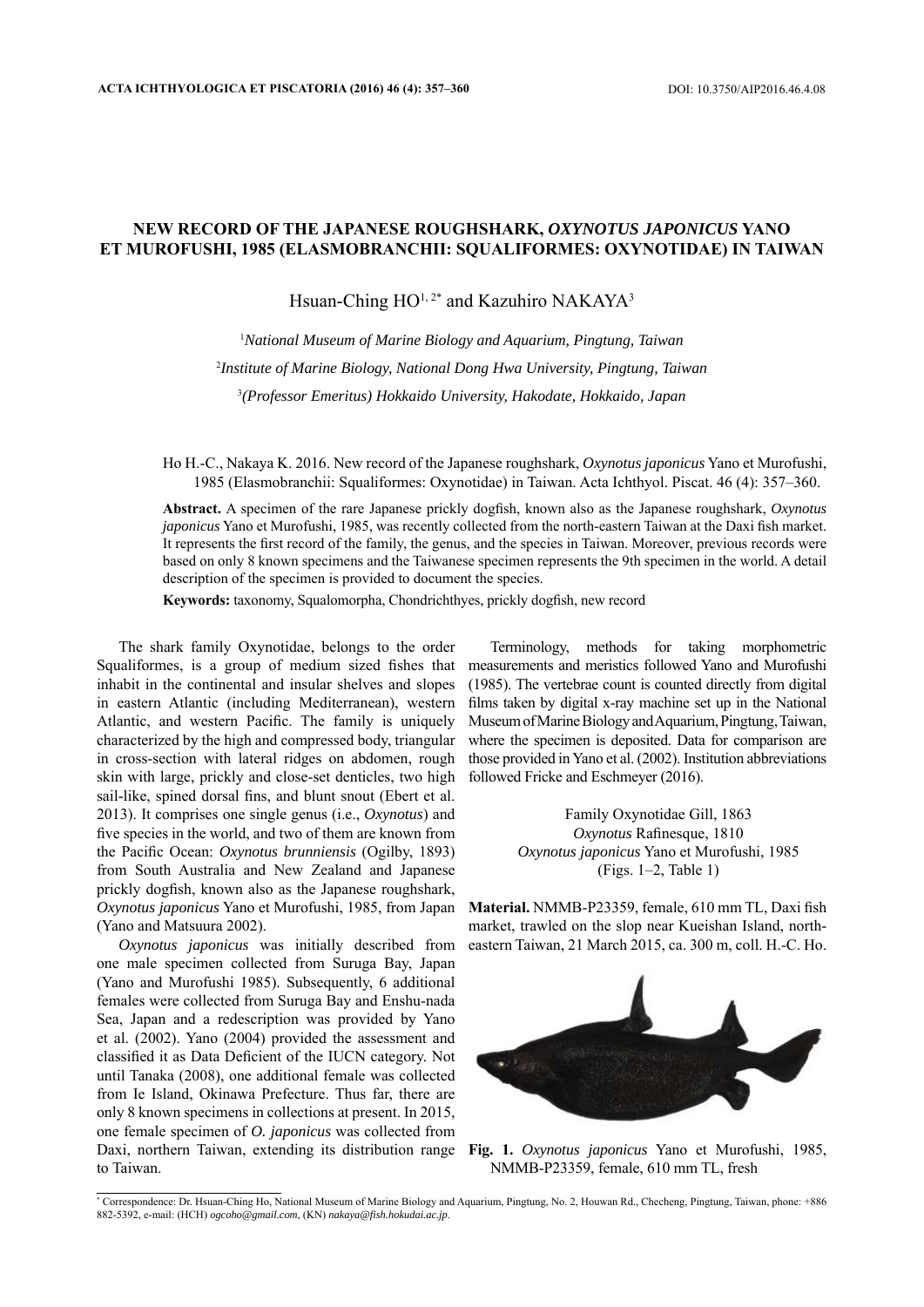**Description of NMMB-P23359.** Head short; head before spiracle depressed; dorsal surface flat. Head behind spiracle high and elevated. Trunk long, compressed and high; ventrolateral ridge strong. Caudal peduncle short and slightly compressed, without keel and pit. First dorsal fin base very long, beginning above pectoral fin axil, ending at middle of interspace between pectoral and pelvic fin bases; base for fin-web (from spine to posterior end of base) 2/3 of interorbital width; first dorsal fin very high with sharp pointed tip and rounded free rear tip; 1st dorsal spine slightly inclined posteriorly. Second dorsal fin origin posterior to origin of pelvic fin base; base little longer than 1/2 of first dorsal fin base; base for web greater than that of 1st dorsal fin, or slightly less than interorbital width; 2nd dorsal fin with sharp pointed tip and rounded free rear tip; 2nd dorsal spine slightly inclined posteriorly, tip broken. Pectoral fin short with rounded anterior margin and very broad free rear tip; axil smooth without dermal denticles. Pelvic fin broad with rounded corners. Caudal fin with broad ventral and dorsal lobes; subterminal notch distinct.

Anterior nostril large facing forward; posterior nostril large covered with large anterior nasal flap. Eye large, oval; horizontal diameter about 1/2 of interorbital width. Spiracle large, vertically elliptical. Gill openings small, almost same in size, located before pectoral fin. Mouth small, transverse, with thick lips.

Teeth dissimilar in upper and lower jaws; width of tooth bands 12.6 mm in upper jaw, 17.3. mm in lower jaw; upper jaw teeth narrow and pointed without serrations, 3~4 rows functional. Lower jaw teeth large triangular blade-like, without serrations; only one row functional. Tooth counts  $11/5+1+5$ .

**Table 1** Morphometric measurements, shown as %TL, compared with the data from other known specimens collected from Japan provided in Yano et al. (2002)

|                               | Taiwan         | Japan         |
|-------------------------------|----------------|---------------|
| Total length (TL) [mm]        | 610            | 505-645       |
|                               | $\%$ TL        | %TL           |
| 1                             | $\overline{2}$ | 3             |
| Snout tip to:                 |                |               |
| -outer nostrils               | 2.1            | $1.2 - 3.9$   |
| -eye                          | 5.0            | $4.0 - 7.0$   |
| -spiracle                     | 10.1           | $9.4 - 10.9$  |
| -mouth                        | 6.9            | $4.6 - 6.5$   |
| -1st gill opening             | 16.0           | $14.1 - 17.4$ |
| -2nd gill opening             | 16.9           | $16.3 - 18.1$ |
| -3rd gill opening             | 18.0           | $16.7 - 19.2$ |
| -4th gill opening             | 19.0           | $18.2 - 20.3$ |
| -5 <sup>th</sup> gill opening | 19.5           | $18.5 - 21.1$ |
| -pectoral fin origin          | 19.7           | $18.9 - 21.1$ |
| -pelvic fin origin            | 59.0           | 59.6–66.6     |
| -cloaca                       | 65.7           | $62.2 - 69.1$ |
| -1st dorsal fin origin        | 21.4           | $18.0 - 23.6$ |
| -1st dorsal spine origin      | 40.3           | 37.4–43.6     |
| -2nd dorsal fin origin        | 58.2           | $56.0 - 64.8$ |

| 66.6<br>$64.0 - 73.1$<br>-2nd dorsal spine origin<br>80.0<br>77.4-87.7<br>-upper caudal fin origin<br>-lower caudal fin origin<br>77.0<br>$72.1 - 80.0$<br>1st dorsal fin:<br>-overall length<br>25.7<br>25.6-32.9<br>7.5<br>-overall length from spine<br>$8.3 - 9.9$<br>-length of base<br>22.8<br>$21.7 - 27.7$<br>$4.1 - 5.6$<br>-length of base from spine<br>3.9<br>-length of posterior margin<br>15.2<br>$13.9 - 16.8$<br>-height<br>$15.1 - 20.4$<br>17.1<br>12.9<br>$11.3 - 16.8$<br>-length from tip of spine to apex of fin<br>-vertical height from tip of spine to base<br>5.1<br>$5.0 - 5.9$<br>$0.3 - 1.0$<br>-length of spine<br>2nd dorsal fin:<br>-overall length<br>16.6<br>$13.5 - 18.4$<br>-overall length from spine<br>8.8<br>$8.8 - 11.9$<br>$11.8 - 14.1$<br>-length of base<br>13.9<br>-length of base from spine<br>5.7<br>$5.4 - 6.9$<br>-length of posterior margin<br>12.9<br>$11.9 - 15.8$<br>$12.9 - 18.2$<br>-height<br>13.9<br>$9.6 - 15.6$<br>-length from tip of spine to apex of fin<br>-vertical height from tip of spine to base<br>$4.8 - 6.5$<br>Distance between bases of:<br>-1st and 2nd dorsal fins<br>15.1<br>$15.3 - 18.6$<br>22.4<br>$21.2 - 24.8$<br>-1st and 2nd dorsal spines<br>-2nd dorsal and caudal fins<br>8.1<br>$8.8 - 10.6$<br>-pectoral and pelvic fins<br>41.3<br>35.0-43.4<br>-pelvic and caudal fins<br>8.7<br>$7.6 - 9.7$<br>Distance between origins of pectoral and<br>46.2<br>$40.3 - 49.1$<br>pelvic fins<br>Distance between inner corners of<br>1.3<br>$0.9 - 1.3$<br>nostrils<br>5.2<br>$5.1 - 5.7$<br>Mouth width (scaly)<br>Length of gill opening:<br>-first<br>1.0<br>$0.8 - 1.6$<br>1.2<br>$1.3 - 1.7$<br>-second<br>1.2<br>$0.8 - 1.9$<br>-third<br>-fourth<br>1.0<br>$1.1 - 1.4$<br>-fifth<br>$0.8 - 1.2$<br>0.9<br>$4.0 - 5.2$<br>Horizontal diameter of eye<br>3.9<br>$1.2 - 2.2$<br>Vertical diameter of eye<br>1.2<br>Interorbital width<br>$8.6 - 10.6$<br>7.8<br>-length of spine<br>$0.3 - 1.0$<br>Pectoral fin:<br>5.7<br>-length of base<br>$5.4 - 6.2$<br>-length of anterior margin<br>16.5<br>$15.6 - 19.8$<br>-length of distal margin<br>5.5<br>$4.6 - 7.3$<br>-length of posterior margin<br>$11.5 - 15.8$<br>12.9<br>Pelvic fin:<br>-overall length<br>10.5<br>$10.5 - 13.1$<br>-length of base<br>8.0<br>$6.5 - 7.9$<br>-length of anterior margin<br>10.1<br>$9.6 - 11.9$<br>-length of distal margin<br>6.0<br>$3.9 - 6.9$<br>Caudal fin:<br>-length of dorsal lobe<br>17.6<br>$19.2 - 23.4$<br>-length of ventral lobe<br>12.5<br>$10.6 - 16.8$<br>-length from dorsal tip to notch<br>$4.0 - 5.9$<br>4.6<br>-depth of notch<br>1.5<br>$1.5 - 3.0$<br>Trunk width at pectoral origin<br>14.0<br>$15.0 - 18.8$<br>$13.6 - 16.4$<br>Trunk height at pectoral origin<br>13.8 |                |   |
|------------------------------------------------------------------------------------------------------------------------------------------------------------------------------------------------------------------------------------------------------------------------------------------------------------------------------------------------------------------------------------------------------------------------------------------------------------------------------------------------------------------------------------------------------------------------------------------------------------------------------------------------------------------------------------------------------------------------------------------------------------------------------------------------------------------------------------------------------------------------------------------------------------------------------------------------------------------------------------------------------------------------------------------------------------------------------------------------------------------------------------------------------------------------------------------------------------------------------------------------------------------------------------------------------------------------------------------------------------------------------------------------------------------------------------------------------------------------------------------------------------------------------------------------------------------------------------------------------------------------------------------------------------------------------------------------------------------------------------------------------------------------------------------------------------------------------------------------------------------------------------------------------------------------------------------------------------------------------------------------------------------------------------------------------------------------------------------------------------------------------------------------------------------------------------------------------------------------------------------------------------------------------------------------------------------------------------------------------------------------------------------------------------------------------------------------------------------------------------------------------------------------------------------------------------------------------------------------------------------------------------------------------------------------------------------------------------------------------------------------------------------------------|----------------|---|
|                                                                                                                                                                                                                                                                                                                                                                                                                                                                                                                                                                                                                                                                                                                                                                                                                                                                                                                                                                                                                                                                                                                                                                                                                                                                                                                                                                                                                                                                                                                                                                                                                                                                                                                                                                                                                                                                                                                                                                                                                                                                                                                                                                                                                                                                                                                                                                                                                                                                                                                                                                                                                                                                                                                                                                              | $\overline{c}$ | 3 |
|                                                                                                                                                                                                                                                                                                                                                                                                                                                                                                                                                                                                                                                                                                                                                                                                                                                                                                                                                                                                                                                                                                                                                                                                                                                                                                                                                                                                                                                                                                                                                                                                                                                                                                                                                                                                                                                                                                                                                                                                                                                                                                                                                                                                                                                                                                                                                                                                                                                                                                                                                                                                                                                                                                                                                                              |                |   |
|                                                                                                                                                                                                                                                                                                                                                                                                                                                                                                                                                                                                                                                                                                                                                                                                                                                                                                                                                                                                                                                                                                                                                                                                                                                                                                                                                                                                                                                                                                                                                                                                                                                                                                                                                                                                                                                                                                                                                                                                                                                                                                                                                                                                                                                                                                                                                                                                                                                                                                                                                                                                                                                                                                                                                                              |                |   |
|                                                                                                                                                                                                                                                                                                                                                                                                                                                                                                                                                                                                                                                                                                                                                                                                                                                                                                                                                                                                                                                                                                                                                                                                                                                                                                                                                                                                                                                                                                                                                                                                                                                                                                                                                                                                                                                                                                                                                                                                                                                                                                                                                                                                                                                                                                                                                                                                                                                                                                                                                                                                                                                                                                                                                                              |                |   |
|                                                                                                                                                                                                                                                                                                                                                                                                                                                                                                                                                                                                                                                                                                                                                                                                                                                                                                                                                                                                                                                                                                                                                                                                                                                                                                                                                                                                                                                                                                                                                                                                                                                                                                                                                                                                                                                                                                                                                                                                                                                                                                                                                                                                                                                                                                                                                                                                                                                                                                                                                                                                                                                                                                                                                                              |                |   |
|                                                                                                                                                                                                                                                                                                                                                                                                                                                                                                                                                                                                                                                                                                                                                                                                                                                                                                                                                                                                                                                                                                                                                                                                                                                                                                                                                                                                                                                                                                                                                                                                                                                                                                                                                                                                                                                                                                                                                                                                                                                                                                                                                                                                                                                                                                                                                                                                                                                                                                                                                                                                                                                                                                                                                                              |                |   |
|                                                                                                                                                                                                                                                                                                                                                                                                                                                                                                                                                                                                                                                                                                                                                                                                                                                                                                                                                                                                                                                                                                                                                                                                                                                                                                                                                                                                                                                                                                                                                                                                                                                                                                                                                                                                                                                                                                                                                                                                                                                                                                                                                                                                                                                                                                                                                                                                                                                                                                                                                                                                                                                                                                                                                                              |                |   |
|                                                                                                                                                                                                                                                                                                                                                                                                                                                                                                                                                                                                                                                                                                                                                                                                                                                                                                                                                                                                                                                                                                                                                                                                                                                                                                                                                                                                                                                                                                                                                                                                                                                                                                                                                                                                                                                                                                                                                                                                                                                                                                                                                                                                                                                                                                                                                                                                                                                                                                                                                                                                                                                                                                                                                                              |                |   |
|                                                                                                                                                                                                                                                                                                                                                                                                                                                                                                                                                                                                                                                                                                                                                                                                                                                                                                                                                                                                                                                                                                                                                                                                                                                                                                                                                                                                                                                                                                                                                                                                                                                                                                                                                                                                                                                                                                                                                                                                                                                                                                                                                                                                                                                                                                                                                                                                                                                                                                                                                                                                                                                                                                                                                                              |                |   |
|                                                                                                                                                                                                                                                                                                                                                                                                                                                                                                                                                                                                                                                                                                                                                                                                                                                                                                                                                                                                                                                                                                                                                                                                                                                                                                                                                                                                                                                                                                                                                                                                                                                                                                                                                                                                                                                                                                                                                                                                                                                                                                                                                                                                                                                                                                                                                                                                                                                                                                                                                                                                                                                                                                                                                                              |                |   |
|                                                                                                                                                                                                                                                                                                                                                                                                                                                                                                                                                                                                                                                                                                                                                                                                                                                                                                                                                                                                                                                                                                                                                                                                                                                                                                                                                                                                                                                                                                                                                                                                                                                                                                                                                                                                                                                                                                                                                                                                                                                                                                                                                                                                                                                                                                                                                                                                                                                                                                                                                                                                                                                                                                                                                                              |                |   |
|                                                                                                                                                                                                                                                                                                                                                                                                                                                                                                                                                                                                                                                                                                                                                                                                                                                                                                                                                                                                                                                                                                                                                                                                                                                                                                                                                                                                                                                                                                                                                                                                                                                                                                                                                                                                                                                                                                                                                                                                                                                                                                                                                                                                                                                                                                                                                                                                                                                                                                                                                                                                                                                                                                                                                                              |                |   |
|                                                                                                                                                                                                                                                                                                                                                                                                                                                                                                                                                                                                                                                                                                                                                                                                                                                                                                                                                                                                                                                                                                                                                                                                                                                                                                                                                                                                                                                                                                                                                                                                                                                                                                                                                                                                                                                                                                                                                                                                                                                                                                                                                                                                                                                                                                                                                                                                                                                                                                                                                                                                                                                                                                                                                                              |                |   |
|                                                                                                                                                                                                                                                                                                                                                                                                                                                                                                                                                                                                                                                                                                                                                                                                                                                                                                                                                                                                                                                                                                                                                                                                                                                                                                                                                                                                                                                                                                                                                                                                                                                                                                                                                                                                                                                                                                                                                                                                                                                                                                                                                                                                                                                                                                                                                                                                                                                                                                                                                                                                                                                                                                                                                                              |                |   |
|                                                                                                                                                                                                                                                                                                                                                                                                                                                                                                                                                                                                                                                                                                                                                                                                                                                                                                                                                                                                                                                                                                                                                                                                                                                                                                                                                                                                                                                                                                                                                                                                                                                                                                                                                                                                                                                                                                                                                                                                                                                                                                                                                                                                                                                                                                                                                                                                                                                                                                                                                                                                                                                                                                                                                                              |                |   |
|                                                                                                                                                                                                                                                                                                                                                                                                                                                                                                                                                                                                                                                                                                                                                                                                                                                                                                                                                                                                                                                                                                                                                                                                                                                                                                                                                                                                                                                                                                                                                                                                                                                                                                                                                                                                                                                                                                                                                                                                                                                                                                                                                                                                                                                                                                                                                                                                                                                                                                                                                                                                                                                                                                                                                                              |                |   |
|                                                                                                                                                                                                                                                                                                                                                                                                                                                                                                                                                                                                                                                                                                                                                                                                                                                                                                                                                                                                                                                                                                                                                                                                                                                                                                                                                                                                                                                                                                                                                                                                                                                                                                                                                                                                                                                                                                                                                                                                                                                                                                                                                                                                                                                                                                                                                                                                                                                                                                                                                                                                                                                                                                                                                                              |                |   |
|                                                                                                                                                                                                                                                                                                                                                                                                                                                                                                                                                                                                                                                                                                                                                                                                                                                                                                                                                                                                                                                                                                                                                                                                                                                                                                                                                                                                                                                                                                                                                                                                                                                                                                                                                                                                                                                                                                                                                                                                                                                                                                                                                                                                                                                                                                                                                                                                                                                                                                                                                                                                                                                                                                                                                                              |                |   |
|                                                                                                                                                                                                                                                                                                                                                                                                                                                                                                                                                                                                                                                                                                                                                                                                                                                                                                                                                                                                                                                                                                                                                                                                                                                                                                                                                                                                                                                                                                                                                                                                                                                                                                                                                                                                                                                                                                                                                                                                                                                                                                                                                                                                                                                                                                                                                                                                                                                                                                                                                                                                                                                                                                                                                                              |                |   |
|                                                                                                                                                                                                                                                                                                                                                                                                                                                                                                                                                                                                                                                                                                                                                                                                                                                                                                                                                                                                                                                                                                                                                                                                                                                                                                                                                                                                                                                                                                                                                                                                                                                                                                                                                                                                                                                                                                                                                                                                                                                                                                                                                                                                                                                                                                                                                                                                                                                                                                                                                                                                                                                                                                                                                                              |                |   |
|                                                                                                                                                                                                                                                                                                                                                                                                                                                                                                                                                                                                                                                                                                                                                                                                                                                                                                                                                                                                                                                                                                                                                                                                                                                                                                                                                                                                                                                                                                                                                                                                                                                                                                                                                                                                                                                                                                                                                                                                                                                                                                                                                                                                                                                                                                                                                                                                                                                                                                                                                                                                                                                                                                                                                                              |                |   |
|                                                                                                                                                                                                                                                                                                                                                                                                                                                                                                                                                                                                                                                                                                                                                                                                                                                                                                                                                                                                                                                                                                                                                                                                                                                                                                                                                                                                                                                                                                                                                                                                                                                                                                                                                                                                                                                                                                                                                                                                                                                                                                                                                                                                                                                                                                                                                                                                                                                                                                                                                                                                                                                                                                                                                                              |                |   |
|                                                                                                                                                                                                                                                                                                                                                                                                                                                                                                                                                                                                                                                                                                                                                                                                                                                                                                                                                                                                                                                                                                                                                                                                                                                                                                                                                                                                                                                                                                                                                                                                                                                                                                                                                                                                                                                                                                                                                                                                                                                                                                                                                                                                                                                                                                                                                                                                                                                                                                                                                                                                                                                                                                                                                                              |                |   |
|                                                                                                                                                                                                                                                                                                                                                                                                                                                                                                                                                                                                                                                                                                                                                                                                                                                                                                                                                                                                                                                                                                                                                                                                                                                                                                                                                                                                                                                                                                                                                                                                                                                                                                                                                                                                                                                                                                                                                                                                                                                                                                                                                                                                                                                                                                                                                                                                                                                                                                                                                                                                                                                                                                                                                                              |                |   |
|                                                                                                                                                                                                                                                                                                                                                                                                                                                                                                                                                                                                                                                                                                                                                                                                                                                                                                                                                                                                                                                                                                                                                                                                                                                                                                                                                                                                                                                                                                                                                                                                                                                                                                                                                                                                                                                                                                                                                                                                                                                                                                                                                                                                                                                                                                                                                                                                                                                                                                                                                                                                                                                                                                                                                                              |                |   |
|                                                                                                                                                                                                                                                                                                                                                                                                                                                                                                                                                                                                                                                                                                                                                                                                                                                                                                                                                                                                                                                                                                                                                                                                                                                                                                                                                                                                                                                                                                                                                                                                                                                                                                                                                                                                                                                                                                                                                                                                                                                                                                                                                                                                                                                                                                                                                                                                                                                                                                                                                                                                                                                                                                                                                                              |                |   |
|                                                                                                                                                                                                                                                                                                                                                                                                                                                                                                                                                                                                                                                                                                                                                                                                                                                                                                                                                                                                                                                                                                                                                                                                                                                                                                                                                                                                                                                                                                                                                                                                                                                                                                                                                                                                                                                                                                                                                                                                                                                                                                                                                                                                                                                                                                                                                                                                                                                                                                                                                                                                                                                                                                                                                                              |                |   |
|                                                                                                                                                                                                                                                                                                                                                                                                                                                                                                                                                                                                                                                                                                                                                                                                                                                                                                                                                                                                                                                                                                                                                                                                                                                                                                                                                                                                                                                                                                                                                                                                                                                                                                                                                                                                                                                                                                                                                                                                                                                                                                                                                                                                                                                                                                                                                                                                                                                                                                                                                                                                                                                                                                                                                                              |                |   |
|                                                                                                                                                                                                                                                                                                                                                                                                                                                                                                                                                                                                                                                                                                                                                                                                                                                                                                                                                                                                                                                                                                                                                                                                                                                                                                                                                                                                                                                                                                                                                                                                                                                                                                                                                                                                                                                                                                                                                                                                                                                                                                                                                                                                                                                                                                                                                                                                                                                                                                                                                                                                                                                                                                                                                                              |                |   |
|                                                                                                                                                                                                                                                                                                                                                                                                                                                                                                                                                                                                                                                                                                                                                                                                                                                                                                                                                                                                                                                                                                                                                                                                                                                                                                                                                                                                                                                                                                                                                                                                                                                                                                                                                                                                                                                                                                                                                                                                                                                                                                                                                                                                                                                                                                                                                                                                                                                                                                                                                                                                                                                                                                                                                                              |                |   |
|                                                                                                                                                                                                                                                                                                                                                                                                                                                                                                                                                                                                                                                                                                                                                                                                                                                                                                                                                                                                                                                                                                                                                                                                                                                                                                                                                                                                                                                                                                                                                                                                                                                                                                                                                                                                                                                                                                                                                                                                                                                                                                                                                                                                                                                                                                                                                                                                                                                                                                                                                                                                                                                                                                                                                                              |                |   |
|                                                                                                                                                                                                                                                                                                                                                                                                                                                                                                                                                                                                                                                                                                                                                                                                                                                                                                                                                                                                                                                                                                                                                                                                                                                                                                                                                                                                                                                                                                                                                                                                                                                                                                                                                                                                                                                                                                                                                                                                                                                                                                                                                                                                                                                                                                                                                                                                                                                                                                                                                                                                                                                                                                                                                                              |                |   |
|                                                                                                                                                                                                                                                                                                                                                                                                                                                                                                                                                                                                                                                                                                                                                                                                                                                                                                                                                                                                                                                                                                                                                                                                                                                                                                                                                                                                                                                                                                                                                                                                                                                                                                                                                                                                                                                                                                                                                                                                                                                                                                                                                                                                                                                                                                                                                                                                                                                                                                                                                                                                                                                                                                                                                                              |                |   |
|                                                                                                                                                                                                                                                                                                                                                                                                                                                                                                                                                                                                                                                                                                                                                                                                                                                                                                                                                                                                                                                                                                                                                                                                                                                                                                                                                                                                                                                                                                                                                                                                                                                                                                                                                                                                                                                                                                                                                                                                                                                                                                                                                                                                                                                                                                                                                                                                                                                                                                                                                                                                                                                                                                                                                                              |                |   |
|                                                                                                                                                                                                                                                                                                                                                                                                                                                                                                                                                                                                                                                                                                                                                                                                                                                                                                                                                                                                                                                                                                                                                                                                                                                                                                                                                                                                                                                                                                                                                                                                                                                                                                                                                                                                                                                                                                                                                                                                                                                                                                                                                                                                                                                                                                                                                                                                                                                                                                                                                                                                                                                                                                                                                                              |                |   |
|                                                                                                                                                                                                                                                                                                                                                                                                                                                                                                                                                                                                                                                                                                                                                                                                                                                                                                                                                                                                                                                                                                                                                                                                                                                                                                                                                                                                                                                                                                                                                                                                                                                                                                                                                                                                                                                                                                                                                                                                                                                                                                                                                                                                                                                                                                                                                                                                                                                                                                                                                                                                                                                                                                                                                                              |                |   |
|                                                                                                                                                                                                                                                                                                                                                                                                                                                                                                                                                                                                                                                                                                                                                                                                                                                                                                                                                                                                                                                                                                                                                                                                                                                                                                                                                                                                                                                                                                                                                                                                                                                                                                                                                                                                                                                                                                                                                                                                                                                                                                                                                                                                                                                                                                                                                                                                                                                                                                                                                                                                                                                                                                                                                                              |                |   |
|                                                                                                                                                                                                                                                                                                                                                                                                                                                                                                                                                                                                                                                                                                                                                                                                                                                                                                                                                                                                                                                                                                                                                                                                                                                                                                                                                                                                                                                                                                                                                                                                                                                                                                                                                                                                                                                                                                                                                                                                                                                                                                                                                                                                                                                                                                                                                                                                                                                                                                                                                                                                                                                                                                                                                                              |                |   |
|                                                                                                                                                                                                                                                                                                                                                                                                                                                                                                                                                                                                                                                                                                                                                                                                                                                                                                                                                                                                                                                                                                                                                                                                                                                                                                                                                                                                                                                                                                                                                                                                                                                                                                                                                                                                                                                                                                                                                                                                                                                                                                                                                                                                                                                                                                                                                                                                                                                                                                                                                                                                                                                                                                                                                                              |                |   |
|                                                                                                                                                                                                                                                                                                                                                                                                                                                                                                                                                                                                                                                                                                                                                                                                                                                                                                                                                                                                                                                                                                                                                                                                                                                                                                                                                                                                                                                                                                                                                                                                                                                                                                                                                                                                                                                                                                                                                                                                                                                                                                                                                                                                                                                                                                                                                                                                                                                                                                                                                                                                                                                                                                                                                                              |                |   |
|                                                                                                                                                                                                                                                                                                                                                                                                                                                                                                                                                                                                                                                                                                                                                                                                                                                                                                                                                                                                                                                                                                                                                                                                                                                                                                                                                                                                                                                                                                                                                                                                                                                                                                                                                                                                                                                                                                                                                                                                                                                                                                                                                                                                                                                                                                                                                                                                                                                                                                                                                                                                                                                                                                                                                                              |                |   |
|                                                                                                                                                                                                                                                                                                                                                                                                                                                                                                                                                                                                                                                                                                                                                                                                                                                                                                                                                                                                                                                                                                                                                                                                                                                                                                                                                                                                                                                                                                                                                                                                                                                                                                                                                                                                                                                                                                                                                                                                                                                                                                                                                                                                                                                                                                                                                                                                                                                                                                                                                                                                                                                                                                                                                                              |                |   |
|                                                                                                                                                                                                                                                                                                                                                                                                                                                                                                                                                                                                                                                                                                                                                                                                                                                                                                                                                                                                                                                                                                                                                                                                                                                                                                                                                                                                                                                                                                                                                                                                                                                                                                                                                                                                                                                                                                                                                                                                                                                                                                                                                                                                                                                                                                                                                                                                                                                                                                                                                                                                                                                                                                                                                                              |                |   |
|                                                                                                                                                                                                                                                                                                                                                                                                                                                                                                                                                                                                                                                                                                                                                                                                                                                                                                                                                                                                                                                                                                                                                                                                                                                                                                                                                                                                                                                                                                                                                                                                                                                                                                                                                                                                                                                                                                                                                                                                                                                                                                                                                                                                                                                                                                                                                                                                                                                                                                                                                                                                                                                                                                                                                                              |                |   |
|                                                                                                                                                                                                                                                                                                                                                                                                                                                                                                                                                                                                                                                                                                                                                                                                                                                                                                                                                                                                                                                                                                                                                                                                                                                                                                                                                                                                                                                                                                                                                                                                                                                                                                                                                                                                                                                                                                                                                                                                                                                                                                                                                                                                                                                                                                                                                                                                                                                                                                                                                                                                                                                                                                                                                                              |                |   |
|                                                                                                                                                                                                                                                                                                                                                                                                                                                                                                                                                                                                                                                                                                                                                                                                                                                                                                                                                                                                                                                                                                                                                                                                                                                                                                                                                                                                                                                                                                                                                                                                                                                                                                                                                                                                                                                                                                                                                                                                                                                                                                                                                                                                                                                                                                                                                                                                                                                                                                                                                                                                                                                                                                                                                                              |                |   |
|                                                                                                                                                                                                                                                                                                                                                                                                                                                                                                                                                                                                                                                                                                                                                                                                                                                                                                                                                                                                                                                                                                                                                                                                                                                                                                                                                                                                                                                                                                                                                                                                                                                                                                                                                                                                                                                                                                                                                                                                                                                                                                                                                                                                                                                                                                                                                                                                                                                                                                                                                                                                                                                                                                                                                                              |                |   |
|                                                                                                                                                                                                                                                                                                                                                                                                                                                                                                                                                                                                                                                                                                                                                                                                                                                                                                                                                                                                                                                                                                                                                                                                                                                                                                                                                                                                                                                                                                                                                                                                                                                                                                                                                                                                                                                                                                                                                                                                                                                                                                                                                                                                                                                                                                                                                                                                                                                                                                                                                                                                                                                                                                                                                                              |                |   |
|                                                                                                                                                                                                                                                                                                                                                                                                                                                                                                                                                                                                                                                                                                                                                                                                                                                                                                                                                                                                                                                                                                                                                                                                                                                                                                                                                                                                                                                                                                                                                                                                                                                                                                                                                                                                                                                                                                                                                                                                                                                                                                                                                                                                                                                                                                                                                                                                                                                                                                                                                                                                                                                                                                                                                                              |                |   |
|                                                                                                                                                                                                                                                                                                                                                                                                                                                                                                                                                                                                                                                                                                                                                                                                                                                                                                                                                                                                                                                                                                                                                                                                                                                                                                                                                                                                                                                                                                                                                                                                                                                                                                                                                                                                                                                                                                                                                                                                                                                                                                                                                                                                                                                                                                                                                                                                                                                                                                                                                                                                                                                                                                                                                                              |                |   |
|                                                                                                                                                                                                                                                                                                                                                                                                                                                                                                                                                                                                                                                                                                                                                                                                                                                                                                                                                                                                                                                                                                                                                                                                                                                                                                                                                                                                                                                                                                                                                                                                                                                                                                                                                                                                                                                                                                                                                                                                                                                                                                                                                                                                                                                                                                                                                                                                                                                                                                                                                                                                                                                                                                                                                                              |                |   |
|                                                                                                                                                                                                                                                                                                                                                                                                                                                                                                                                                                                                                                                                                                                                                                                                                                                                                                                                                                                                                                                                                                                                                                                                                                                                                                                                                                                                                                                                                                                                                                                                                                                                                                                                                                                                                                                                                                                                                                                                                                                                                                                                                                                                                                                                                                                                                                                                                                                                                                                                                                                                                                                                                                                                                                              |                |   |
|                                                                                                                                                                                                                                                                                                                                                                                                                                                                                                                                                                                                                                                                                                                                                                                                                                                                                                                                                                                                                                                                                                                                                                                                                                                                                                                                                                                                                                                                                                                                                                                                                                                                                                                                                                                                                                                                                                                                                                                                                                                                                                                                                                                                                                                                                                                                                                                                                                                                                                                                                                                                                                                                                                                                                                              |                |   |
|                                                                                                                                                                                                                                                                                                                                                                                                                                                                                                                                                                                                                                                                                                                                                                                                                                                                                                                                                                                                                                                                                                                                                                                                                                                                                                                                                                                                                                                                                                                                                                                                                                                                                                                                                                                                                                                                                                                                                                                                                                                                                                                                                                                                                                                                                                                                                                                                                                                                                                                                                                                                                                                                                                                                                                              |                |   |
|                                                                                                                                                                                                                                                                                                                                                                                                                                                                                                                                                                                                                                                                                                                                                                                                                                                                                                                                                                                                                                                                                                                                                                                                                                                                                                                                                                                                                                                                                                                                                                                                                                                                                                                                                                                                                                                                                                                                                                                                                                                                                                                                                                                                                                                                                                                                                                                                                                                                                                                                                                                                                                                                                                                                                                              |                |   |
|                                                                                                                                                                                                                                                                                                                                                                                                                                                                                                                                                                                                                                                                                                                                                                                                                                                                                                                                                                                                                                                                                                                                                                                                                                                                                                                                                                                                                                                                                                                                                                                                                                                                                                                                                                                                                                                                                                                                                                                                                                                                                                                                                                                                                                                                                                                                                                                                                                                                                                                                                                                                                                                                                                                                                                              |                |   |
|                                                                                                                                                                                                                                                                                                                                                                                                                                                                                                                                                                                                                                                                                                                                                                                                                                                                                                                                                                                                                                                                                                                                                                                                                                                                                                                                                                                                                                                                                                                                                                                                                                                                                                                                                                                                                                                                                                                                                                                                                                                                                                                                                                                                                                                                                                                                                                                                                                                                                                                                                                                                                                                                                                                                                                              |                |   |
|                                                                                                                                                                                                                                                                                                                                                                                                                                                                                                                                                                                                                                                                                                                                                                                                                                                                                                                                                                                                                                                                                                                                                                                                                                                                                                                                                                                                                                                                                                                                                                                                                                                                                                                                                                                                                                                                                                                                                                                                                                                                                                                                                                                                                                                                                                                                                                                                                                                                                                                                                                                                                                                                                                                                                                              |                |   |
|                                                                                                                                                                                                                                                                                                                                                                                                                                                                                                                                                                                                                                                                                                                                                                                                                                                                                                                                                                                                                                                                                                                                                                                                                                                                                                                                                                                                                                                                                                                                                                                                                                                                                                                                                                                                                                                                                                                                                                                                                                                                                                                                                                                                                                                                                                                                                                                                                                                                                                                                                                                                                                                                                                                                                                              |                |   |
|                                                                                                                                                                                                                                                                                                                                                                                                                                                                                                                                                                                                                                                                                                                                                                                                                                                                                                                                                                                                                                                                                                                                                                                                                                                                                                                                                                                                                                                                                                                                                                                                                                                                                                                                                                                                                                                                                                                                                                                                                                                                                                                                                                                                                                                                                                                                                                                                                                                                                                                                                                                                                                                                                                                                                                              |                |   |
|                                                                                                                                                                                                                                                                                                                                                                                                                                                                                                                                                                                                                                                                                                                                                                                                                                                                                                                                                                                                                                                                                                                                                                                                                                                                                                                                                                                                                                                                                                                                                                                                                                                                                                                                                                                                                                                                                                                                                                                                                                                                                                                                                                                                                                                                                                                                                                                                                                                                                                                                                                                                                                                                                                                                                                              |                |   |
|                                                                                                                                                                                                                                                                                                                                                                                                                                                                                                                                                                                                                                                                                                                                                                                                                                                                                                                                                                                                                                                                                                                                                                                                                                                                                                                                                                                                                                                                                                                                                                                                                                                                                                                                                                                                                                                                                                                                                                                                                                                                                                                                                                                                                                                                                                                                                                                                                                                                                                                                                                                                                                                                                                                                                                              |                |   |
|                                                                                                                                                                                                                                                                                                                                                                                                                                                                                                                                                                                                                                                                                                                                                                                                                                                                                                                                                                                                                                                                                                                                                                                                                                                                                                                                                                                                                                                                                                                                                                                                                                                                                                                                                                                                                                                                                                                                                                                                                                                                                                                                                                                                                                                                                                                                                                                                                                                                                                                                                                                                                                                                                                                                                                              |                |   |
|                                                                                                                                                                                                                                                                                                                                                                                                                                                                                                                                                                                                                                                                                                                                                                                                                                                                                                                                                                                                                                                                                                                                                                                                                                                                                                                                                                                                                                                                                                                                                                                                                                                                                                                                                                                                                                                                                                                                                                                                                                                                                                                                                                                                                                                                                                                                                                                                                                                                                                                                                                                                                                                                                                                                                                              |                |   |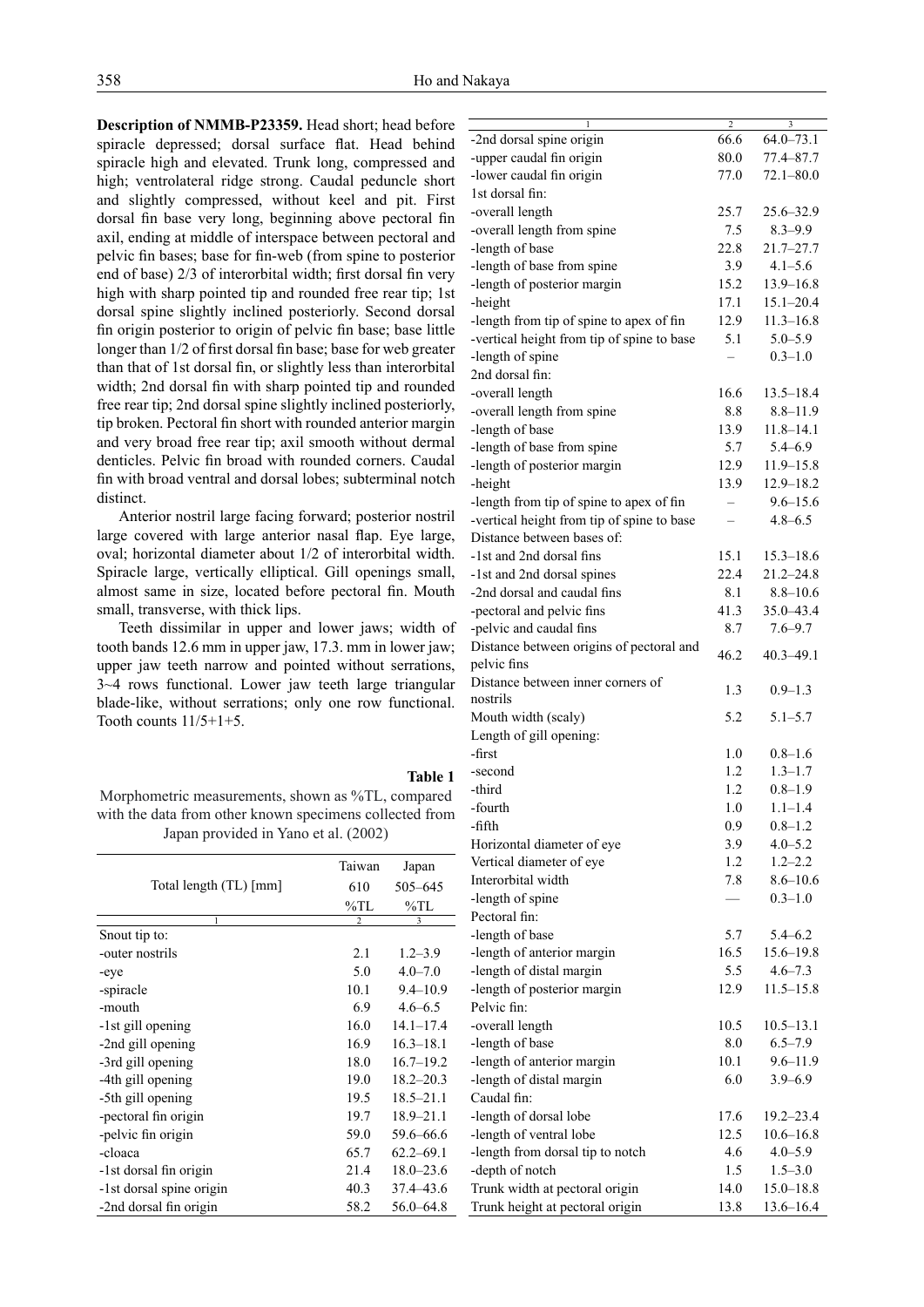



**Fig. 2.** *Oxynotus japonicus* Yano et Murofushi, 1985, NMMB-P23359, female, 610 mm TL; Lateral view of head (**A**); Ventral view of head (B); Left side of first dorsal fin (C); left side of second dorsal fin (D); ventral side of pectoral fin  $(E)$ ; dorsal side of pelvic fin  $(F)$ 

widely separate, with one large, sharp central cusp and one cusplet on both sides. Dermal denticles on fins small. functional; each ovary large but shrunken; some post-Monospondylous vertebrae 44, precaudal diplospondylous ovulated follicles of about 5–10 mm present in both

Skin very rough. Dermal denticles large, erect, and vertebrae 12, and caudal diplospondylous vertebrae 31, precaudal vertebrae 56, total vertebrae 87. Both ovaries